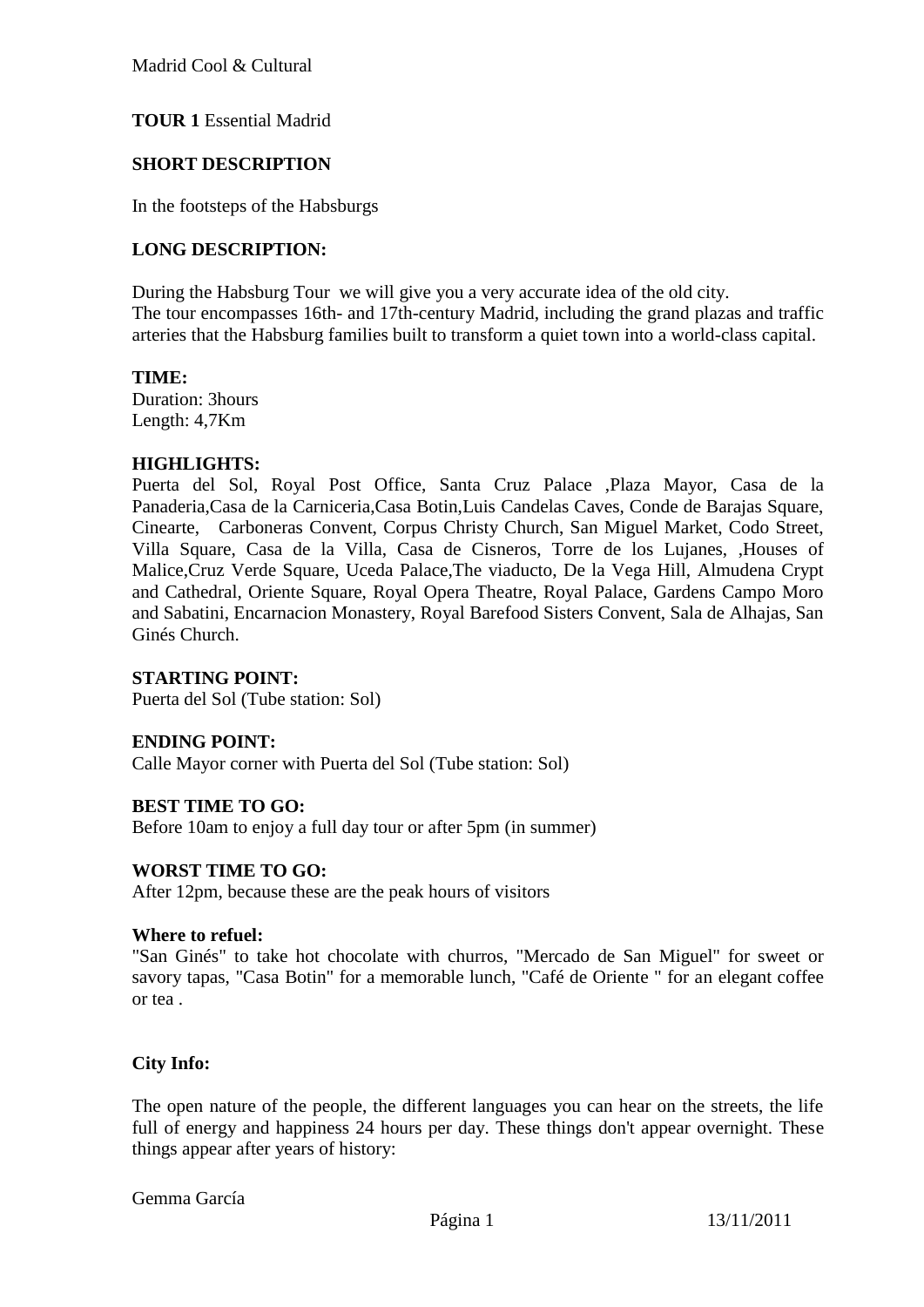There is no much to say about Madrid before the arrival of Muslims. It was 865, when Muhammad I, son of Abderraman II, ordered to fortify the small village of what was then called Magerit.

Christians had to wait more than 200 years, until in 1083, king Alfonso VI of Castile, known as "The Brave", conquered the small village. Crucial help was provided by a teenager who climbed the city walls and opened the doors. This boy was nicknamed [Gato](http://www.turismomadrid.es/en/find-your-plan/10766-de-como-los-madrilenos-fueron-apodados-qgatosq) ("cat") and this explains why the people from Madrid are known in the local argot as Gatos ("cats")

In (sup)1202, the first Code of Laws, which regulated the city's municipal life, was given to Madrid by the king. In the year 1309, under the king Ferdinand IV, the Castilian Court was summoned up in Madrid for the first time. The nobility, the members of the councils of the different cities, the royal princes and the Archbishop of Toledo, the first ecclesiastical authority of the kingdom attended the meeting. From that year on, Madrid was the meeting point of the Castilian Court on several occasions. The Kings from the different dynasties were attracted by Madrid and they spent long periods in the city. In this way, Madrid began to grow.

Pedro I and Enrique III, kings of Castilla, were the first to arrive. In 1477, the Catholic (sup) Kings arrived in Madrid. Some very important works of art belong to their reign, such as the bishop's chapel in the church of Saint Andrew, the [house of the Lujanes](http://www.turismomadrid.es/component/guides/monumento/120) or the house of Cisneros in the Villa Square. During their reign Madrid experienced a great growth. At the end of the 15th century, the city had 3,400 inhabitants

Carlos I chose Madrid for short stays and, in the year **1561, Felipe II established his residence in the city of Madrid**. Moreover, on 13th September 1584, Felipe II saw his greatest dream fulfilled: the [Monastery of San Lorenzo de El Escorial.](http://www.turismomadrid.es/en/component/guides/monumento/55) At the end of the 16th century, the city had 40,000 inhabitants.

### START:

Welcome to the tour! This is the perfect starting point to explore the heart of Madrid. Centrally located, it is one of the city's most lively places, a meeting point for locals and visitors.

The square has an oval shape and is the departing point of 9 streets all very representative of the history of Madrid and nowadays bustling shopping and leisure venues. And for the locals, popularly known as cats, Puerta del Sol meets some of the most beloved symbols of the city.

The neon light Tio Pepe is considered artistic heritage and is the only survivor among all the signs in the square since 1930

### 1. **Puerta del Sol**. (The Sun Gate)

Five hundred years ago it was just other city gate with an image of the sun carved on it. Many historic events that have marked the Spanish social and political life, have taken place here. On May 2, 1808, this was the place where the people of Madrid started the uprising against the French Napoleon invaders, starting what in Spain is known as the Independence War. And on April 14, 1931, the Second Spanish Republic was proclaimed here to a huge multitude filling the square. Madrilians also congregate here to celebrate the New Year arrival. The clock at the top of the Royal Post Office announces with twelve chimes, the last twelve seconds of the ending year, while people eat one grape per chime. The rest of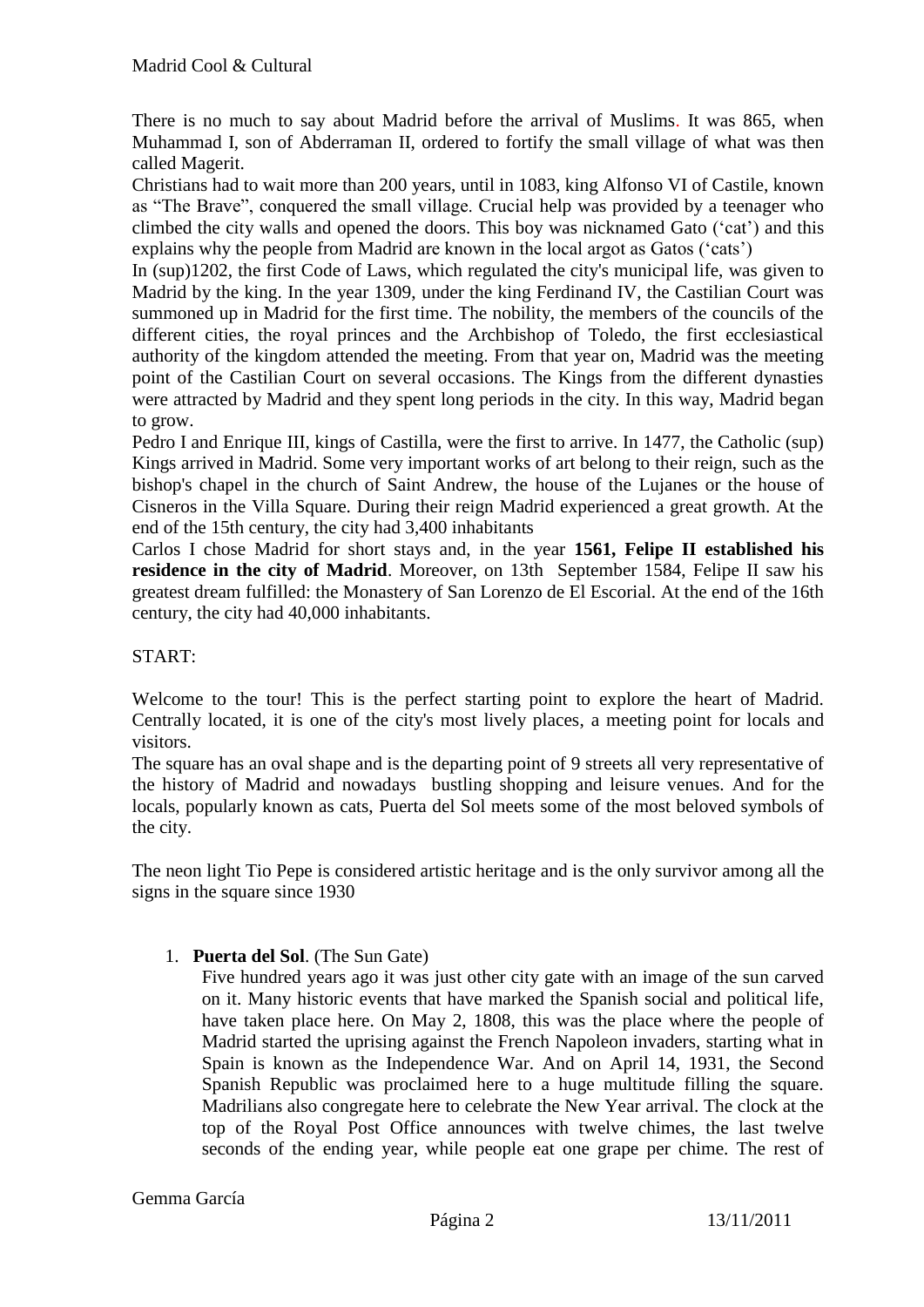Spaniards sit in front of their TV sets, listening to the chimes and taking their grapes too.

### 2. **Royal Post Office**

The most remarkable building of the square was built in the late 18th century as the head office of the Spanish post. During Franco dictatorship, the building was the headquarter of the fearsome Francoist police, a detention and torture center of political activists. In 1985 the new-born Government of the Region of Madrid acquired the building and after a major reform, in 1998 it became the seat of the Presidency of the Region of Madrid officially known as Madrid Autonomous Community.

# **INFO: Clock Tower**

The building features the famous clock tower on its main facade. The first clock came from the ancient Hospital of Good Success. The present one was laid out 1866 and it is carefully maintained for the New Year celebration.

# 3. **KM O**

If you take a look on the pavement in front of the Post Office"s main door, you will see the 'kilometer 0' plaque. This is the official starting point of the radial network of the country main roads. The numbering of Madrid streets is also determined by the proximity to "kilometer 0".

### 4. **Statue of Charles III.**

The equestrian bronze statue of king [Charles III](http://commons.wikimedia.org/wiki/Category:Charles_III_of_Spain) (1716–1788) was made by [Miguel](http://en.wikipedia.org/wiki/Miguel_%C3%81ngel_Rodr%C3%ADguez_(sculptor))  [Ángel Rodríguez](http://en.wikipedia.org/wiki/Miguel_%C3%81ngel_Rodr%C3%ADguez_(sculptor)) and [Eduardo Zancada](http://en.wikipedia.org/wiki/Eduardo_Zancada) in 1994. In fact, it is a replica of a smaller statue sculpted by [Juan Pascual de Mena](http://commons.wikimedia.org/wiki/Category:Juan_Pascual_de_Mena) in the 18th century. The statue, located in such an emblematic place, pays tribute to the most enlightened of the Borbons kings, also nicknamed as "the best Major of Madrid", due to the extensive public works programmed he began. [Charles III](http://commons.wikimedia.org/wiki/Category:Charles_III_of_Spain) is responsible of some of the town finest monuments.

### 5. **Statue of 'The bear and the bush' (The Strawberry Tree)**.

You are facing the most famous symbol of Madrid: a 20 ton statue of a bear eating fruits from a bush, a kind of strawberry tree. The female bear symbolizes the fertile soil of Madrid and the tree symbolizes the city nobility. The tree is named 'Madroño' in Spanish and was chosen as a city symbol because it was common in the area and because both the tree and the city names sound alike.

### 6. **Casa Labra**

One of the most traditional Madrid bars, opened since 1860. It is famous for being the birthplace of the Spanish Socialist Workers' Party (PSOE) in 1879. It's also famous for serving delicious deep-fried battered cod along with fresh draught beer. You can take your drinks and tapas standing at the bar amongst the good-humored crowd, or you can sit down for a full meal in the restaurant.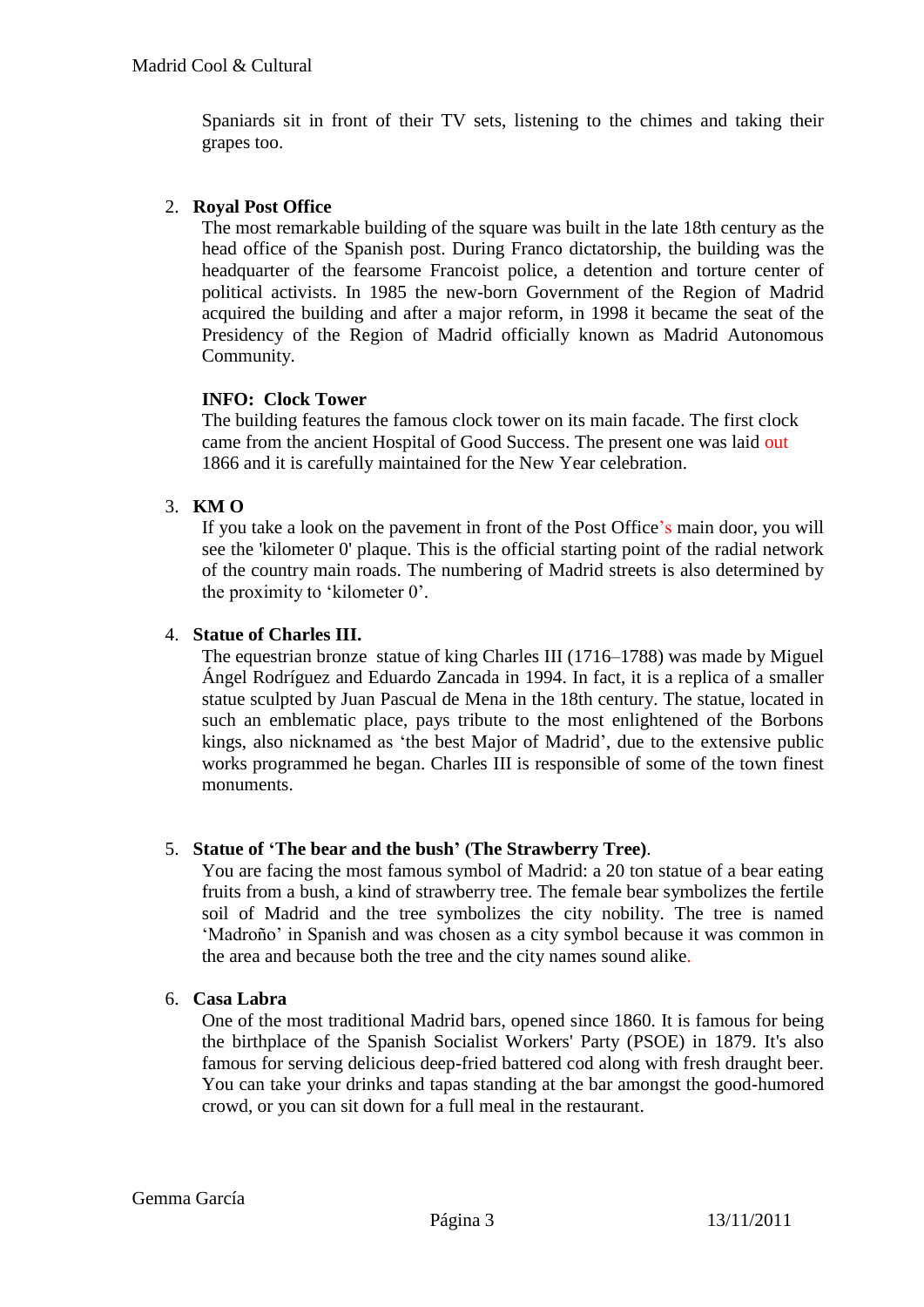# 7. **Casa de Diego.**

This is the most famous atelier and shop for fans, walking sticks and umbrellas. It opened at Puerta del Sol in 1858. Since then, the successors of the founder - Manuel de Diego – have continued to manage this business dedicated to manufacturing, selling and repairing fans, umbrellas and parasols. All the items are first-quality and hand-made and some are real works of art, like the fan used by Princess Leticia at her wedding. At Casa de Diego fans are real handicraft, engraved or not, open work, simple, wood, ebony and bone.

# 8. **La Mallorquina Pastry shop**

Founded in 1894 by Juan Ripio from Majorca, the largest of the Baleares islands, La Mallorquina is found in a privileged spot. Its specialties are napolitanas (flaky buns filled with custard or chocolate), rosquillas (small ring-shaped sweet buns) and truffles, which can be eaten at the counter or in the tea room. Every day there are crowds of people at the counters, just buying or actually eating the excellent products offered!

**NAVI**: Walk along Mayor St. Turn left into San Cristobal St. to Santa Cruz Square

### 9. **Santa Cruz Palace**

You can admire one of the best examples of Habsburg architecture in Madrid. The red brick, twin-towered building was built between 1629 and 1643 by Juan Bautista Crescendi. The palace originally served as the royal prison. Many waited here for the verdict of the infamous Spanish Inquisition. For most of them the next step was execution at the [Plaza Mayor.](http://www.aviewoncities.com/madrid/plazamayor.htm)

### 10. **Statue of Orpheus**

Orpheus was a mythological character of Greek culture that inherited from his parents, Apollo and Calliope, the gifts of poetry and music. This hero is involved in many myths. The most famous of them is about his voyage to the Inferno to rescue his beloved Eurydice, enchanting the underworld gods with his music. The sculptor was Juan Gomez de Mora. In its pedestal, you will find the evolution of Madrid coat of arms throughout the history.

**NAVI**:. Turn left onto Gerona St. and walk into the Mayor Sq.

### **11. Plaza Mayor**

Since its inauguration in 1620 Plaza Mayor has been the architectural symbol of Hapsburg Madrid.During the middle ages the site was just a market place outside the city walls. But King Philip II turned it into a large, 120m long, beautiful square, surrounded by wooden buildings. The square burnt down three times and the last reconstruction is what we can see today. Since its creation, Plaza Mayor has been the center of festivities, bull fights, royal coronations and executions and is still used today for public celebrations.

### **INFO**

The square was the scene of " acts of faith". the ritual of public [penance](http://en.wikipedia.org/wiki/Penance) of condemned [heretics](http://en.wikipedia.org/wiki/Heresy) and [apostates](http://en.wikipedia.org/wiki/Apostate) that took place when the [Spanish Inquisition](http://en.wikipedia.org/wiki/Spanish_Inquisition) had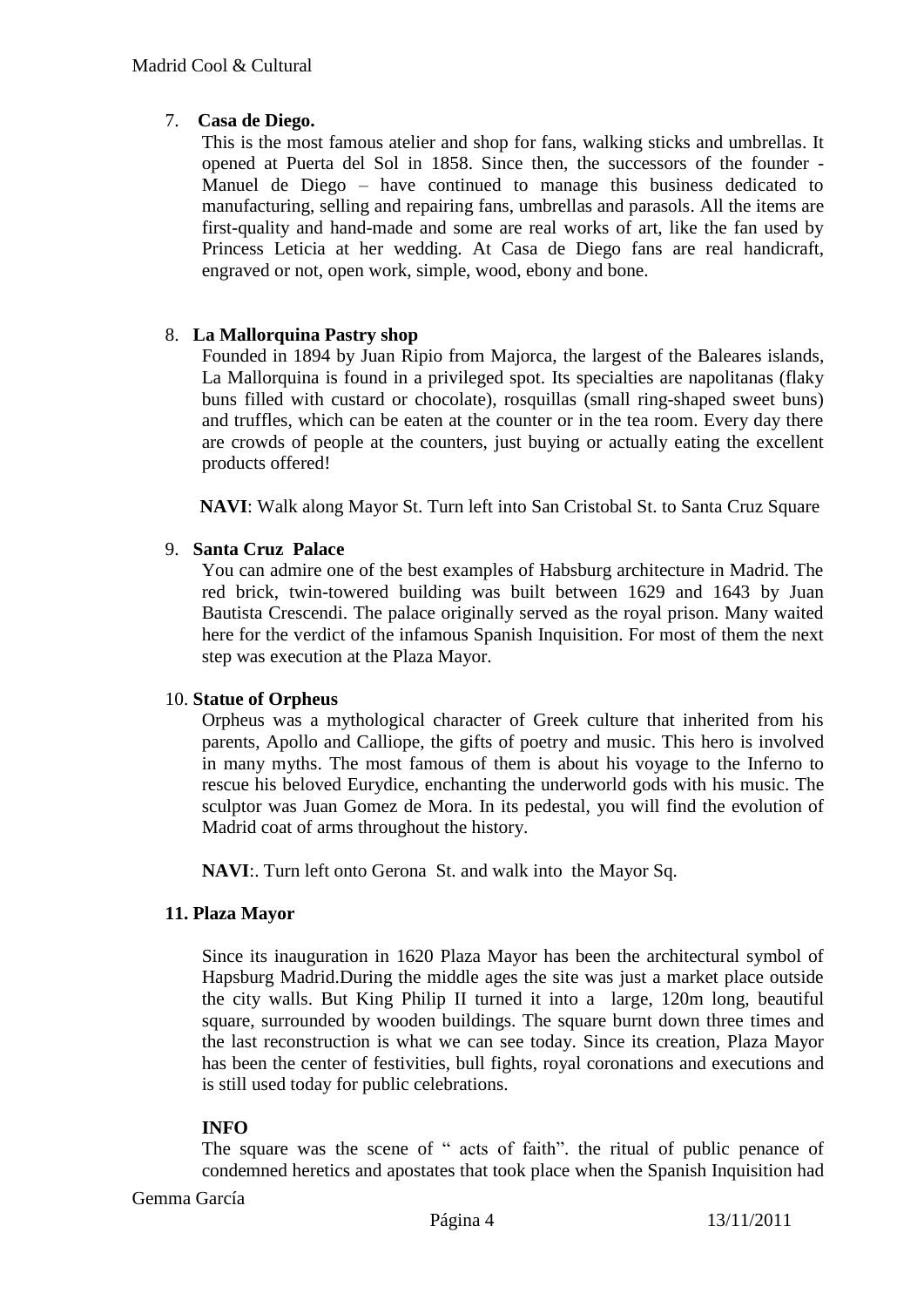decided their punishment after the trial. These would be attended by as many as 50,000 spectators.

#### 12. **Casa de la Panadería**

Now a Touristic Information Point, which is part of the city hall, the Casa de la Panadería was originally a wooden construction designed by Juan Gomez de Mora and completed in 1619. Claudio Coello and Jose Jimenez Donoso were responsible for the façade frescoes and interior decoration. In 1914 Enrique Guijo was commissioned to do decorative paintings on the façade. By 1988 the decoration had deteriorated so much that Madrid City Council held a competition to find an artist to restore the façade. A number of artists were invited and Carlos Franco was chosen for the task. The work was completed in 1992.

#### 13. **Casa de la Carnicería**

This house was formerly a butcher"s shop, it used to house the general reservoir that supplied meat to markets in the Village. Later it was a Public Clinic, Third Town Hall, the headquarters of the Municipal Board of the Central District and is currently under construction to become a tourist hotel.

#### 14. **Equestrian Statue of Philip III.**

The statue was made by sculptors Juan de Bolonia and Pietro Tacca in 1616, and it has been in the center of the square since 1848. Philip III succeeded his father in 1598 as King of Spain and Portugal. An afficianado of theater, painting and, above all, hunting, he was not interested in government affairs. He delegated them completely in the hands of his prime minister, the Duke of Lerma. Influenced by him, he moved the Spanish court to Valladolid temporarily. In 1606, the Court returned to Madrid.

**NAVI**: Walk through Toledo St. The street is located beside the Casa de la Carnicería.

### 15. **Calle Toledo**

Madrid developed in the 16th century . Before that Toledo had been the traditional capital of Spain but King Philip II. Moved the capital to Madrid in 1561. The street went straight to Toledo, crossing Toledo Door and Toledo Bridge. In those days the farms and the vegetable gardens were in Toledo, so all the food came along this street directly to the Fresh Market of Mayor Square.

#### 16. **Hernanz Shop**

This shop is certainly the most known of all the factories of espadrilles in Spain. Everything has been handmade since its foundation 167 years ago and it is owned by the same family for five generations. Observe the long wooden counter that dates back to the19th century. The espadrilles were traditional footwear for peasants, but in 1960 Yves Saint Laurent"s top models wore them at a fashion show. Since that the espadrilles have become very famous. .

**NAVI**: Take the first street on your right and soon you will reach La Provincia square.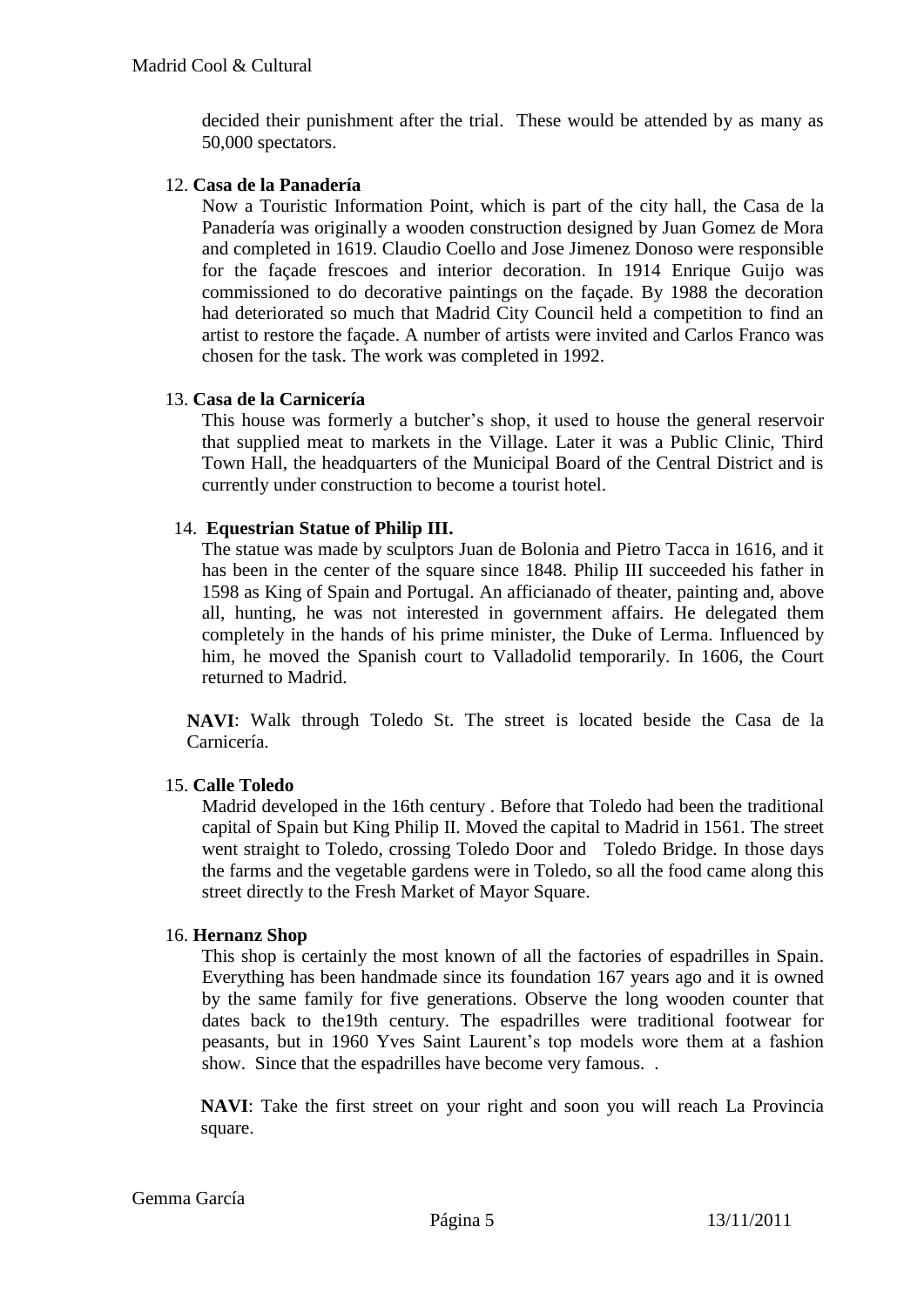## 17. **Puerta Cerrada**

This is formally the edge of an old ravine along which Segovia Street now runs. It once marked the boundary of medieval Madrid.

You can read at the wall: "I come from a city built over water and its walls are of fire. Furthermore, people go in and out through closed gates".

When the Arabs attacked Magerit and the ammunition collided against the wall, sparks popped out because the wall was made with flint stone. Puerta Cerrada was located in a square named after it nowadays. It was closed down because thieves used its turns to rob people there.

**NAVI**: Walk along Cuchilleros Street and take the first street on your left to Conde de Barajas Sq.

### **18. Cuchilleros Street**

Traditionally in Spain many streets used to be grouped by unions, a Jewish heritage in our country. In the 1700's it was a place where swords and knives were sharpened since it was close to the butcher's area in the Plaza.

### 19. **Casa Botin**

According to the Guinness Book of Records, it is the oldest restaurant in the world, founded in 1725. It has four floors including the cellarand its vaults give it a very peculiar style. The restaurant is also mentioned in the book *Fortunata y Jacinta* by Benito Pérez Galdós (published 1886-1887) and Goya supposedly worked here before becoming a painter. Hemingway was a frequent visitor and pronounced it one of his favourite restaurants.

### **20. Las cuevas de Luis Candelas**

Conjure up the romantic atmosphere of 18-19th century Madrid, when royalty easily crossed their way with tough bandits. Legend has it that this Spanish version of Robin Hood stored his treasures in these cellars under the walls of the southwest corner of Plaza Mayor called Cuchilleros.

### 21. **Plaza Conde Barajas**

The square is one of the largest in the Habsburgs neighborhood. Situated here the Zapatas Palace where the general Espartero lived, winner of the popular revolution in 1854 Espartero wanted the abolition of the moderate Constitution approved in 1845. The worsening situation prompted the Queen Elizabeth II to appoint Espartero president of the Council Minister. In this square artists attempt to sell their paintings. Full of character and real life, Madrid's busy markets are an integral part of local life. They provide a great place to find bargains or just browse around the wide variety of stalls and enjoy the exciting atmosphere and local market banter.

### **22. CINEARTE**

These are the studios of Pedro Almódovar, nowadays the most successful and internationally acclaimed Spanish filmmaker. Almodovar won in 1999 the Best Foreign Movie Oscar for his moving film 'All about my mother' a melodrama about a single mother and in 2002 won the Best Original Screenplay for "Talk to her". In most of his movies you will recognize scenes shot in locations of the historical Madrid.

#### Gemma García

.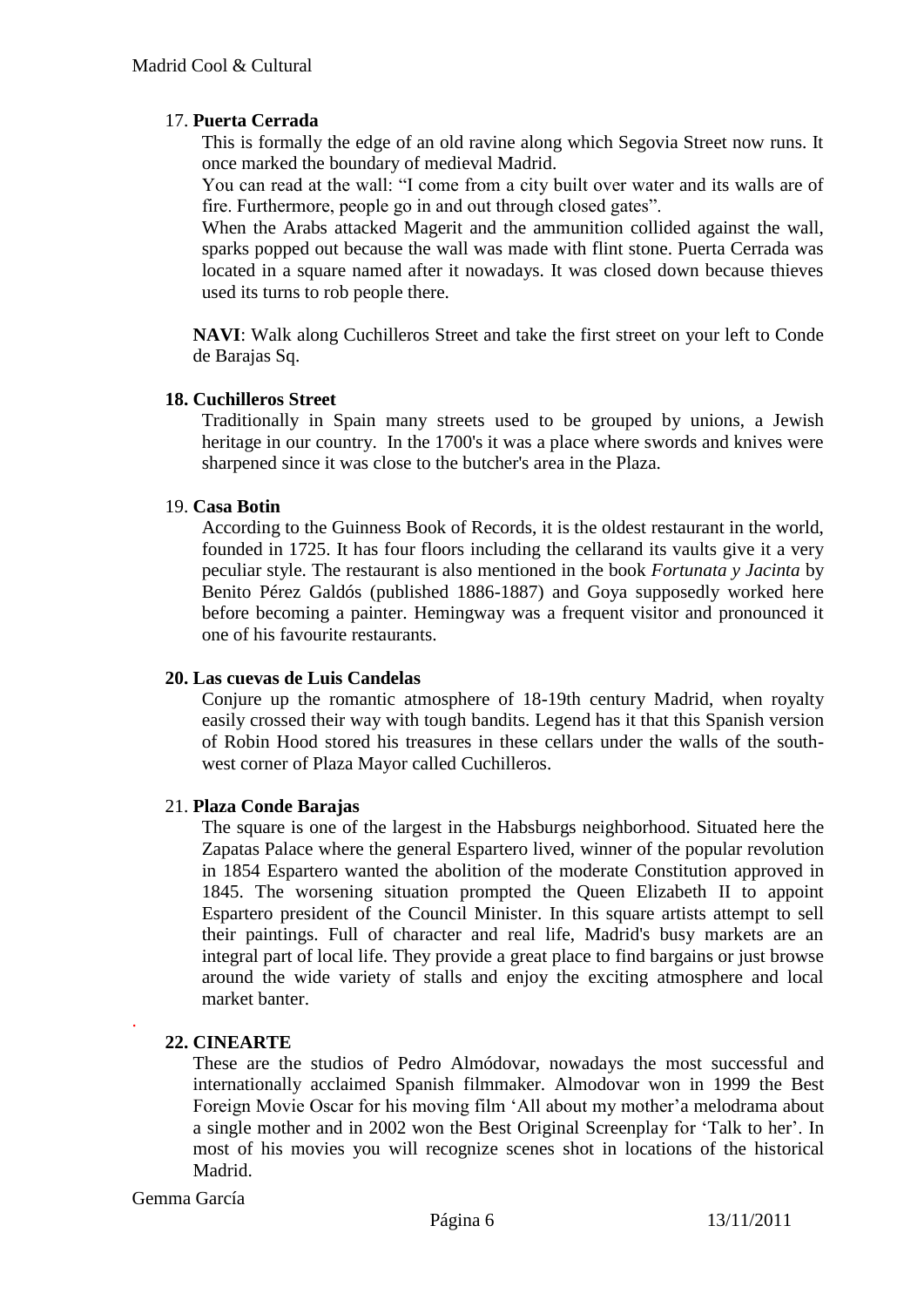**NAVI**: Turn right into Calle de la Pasa (a little later in the same street, you will find Mercado de San Miguel) on your left, before the Market, turn into Conde de Miranda St. Then take Elbow Street.

### 23. **Conde de Miranda Sq.**

The buildings belong to the Nunciatura. Is currently the Archbishop's Palace. Including San Miguel Church on the back .This remarkable building is unusual in Spanish baroque architecture for its Italian influence and its convex facade. Officially known as the Basílica Pontificia de San Miguel, it was built between 1739 and 1745 under the instructions of Luis Antonio de Borbón & Farnesio, Archbishop of Toledo. In the 20th century, the Opus Dei took charge of the basilica, and added a crypt.

#### 24. **Carboneras Convent**

Tthe site is the Hieronymie nuns cloister, better know as Las Carboneras because of the donation of an altarpiece devoted to the Virgin, which was found in a coal warehouse. The Hieronymus nuns make sweets such as almond biscuits, *almendrados,* and the *tocinillo del cielo,* an egg yolk and sugar confection topped with caramel and orange sweets. To the right of the entrance, there's a small door with a doorbell. Ring and the door will open, go inside and order pastries at the turn table.

### 25. **Corpus Christi Church**

The church was founded in 1607 by Beatriz Ramirez de Mendoza, one of Queen Ana de Austria"s ladies. In those days, convents and churches were built by kings and the nobility not only because of their religious feelings, but also in order to demonstrate their wealth. It was a very expensive undertaking as, apart from the church , they also had to built the residence for the monks or nuns and the cloister. They usually provided them with an annuity, which was foreseen in the founder's testament. Many times the natural heirs did not follow their ancestor's will. The architect was Miguel de Soria and the building has not been restored. Over the entrance door there is a relief of Saint Jerome and Saint Paula. Inside the church there is a very original painting by Vicente Carducho. It represents The Last Supper vertically, with a strong foreshortened, instead of the usual horizontal arrangement of table and guests.

### 26. **San Miguel Market**

This Mercado is the last iron market hall in Madrid since other older iron covered markets have all been demolished. At the end of the 20th century the future of the Mercado de San Miguel was also uncertain due to the growing competition of modern supermarkets which led to a declining number of visitors and vendors. It started its new life in 2009 when it reopened with 33 vendors selling fresh products, fish, pasta, meat and even cookbooks in a beautiful and pleasant atmosphere. There are also a number of cafés and mini-restaurants which offer specialties, from tapas to foreign food. For the thirsty visitors there are several bars offering everything from coffee or beer to wine and champagne.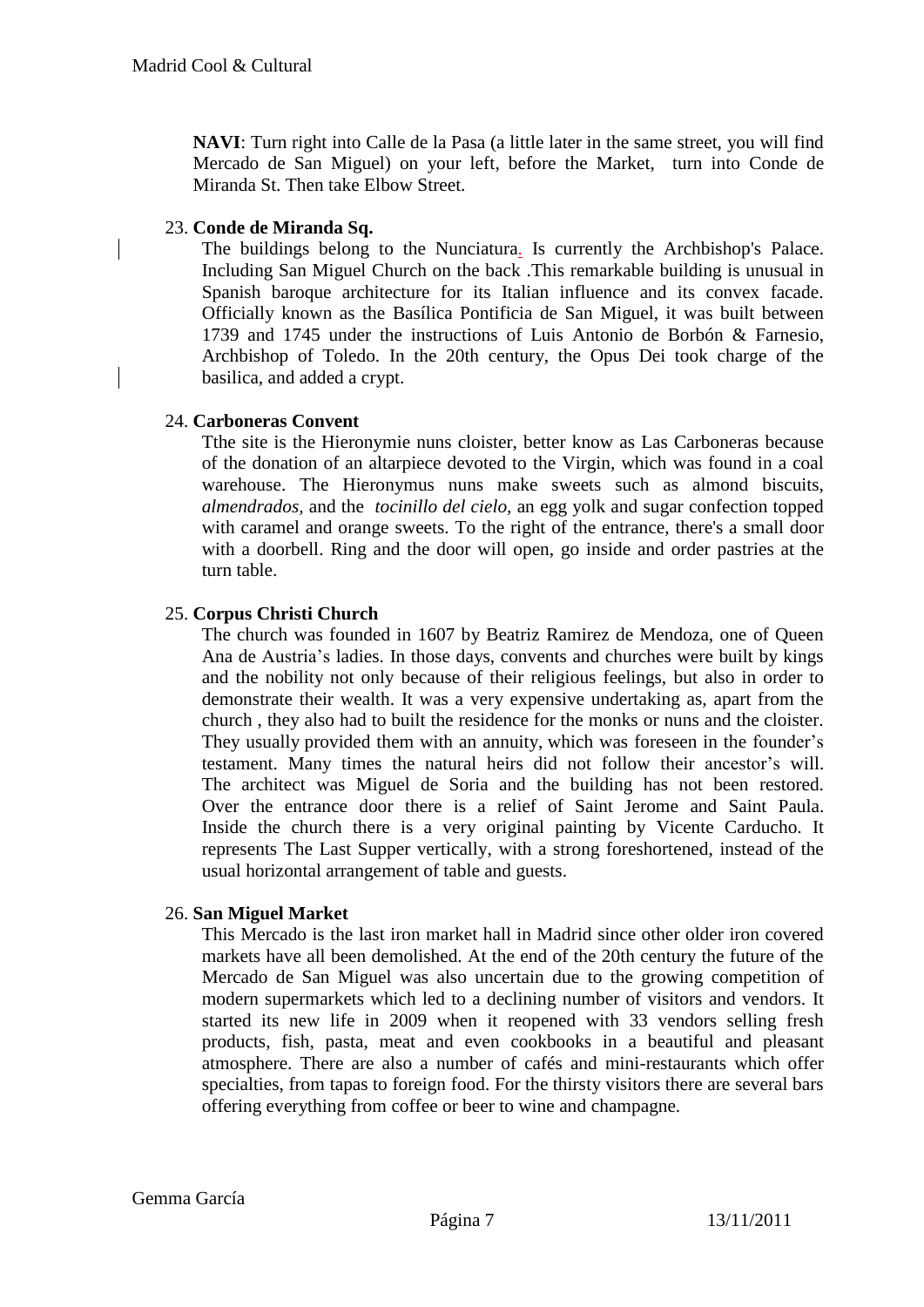### 27. **Calle del Codo**

This narrow street of ancient Madrid bends like an elbow, as we suspect from the beginning. A labyrinth street, it was an ideal place for brawls ,robberies, ambushes, sword fighting and curious anecdotes.

#### 28. **Plaza de la Villa**

This name commemorates the granting of the title of villa to Madrid by King Alfonse VIII in the 13th century. King Henry IV increased its honor by extending the title with the epithets of very Noble and very Loyal. The distinction between towns and cities was only relevant under the Ancient Regime, when cities had a broader range of privileges and more autonomy to rule their own affaires. Villas, however, were still in a higher category than villages and hamlets. It is obvious that today, although it is still being called villa, Madrid is not only the largest city in Spain, but also the fourth largest in Western Europe.

#### 29. **Casa de la Villa**

The largest building in the square is the former Town Hall or Casa de la Villa .The construction was started in 1644 by Juan Gómez de Mora, the architect of the Plaza Mayor. Over time a number of architects were in charge of the construction of the Town Hall until it was finished in 1696 by Teodoro Adremans. The building served both as town hall and prison, hence the two symmetrical doors. The left one gave entrance to the prison, the other one to the town hall. In 2007 the grander Telecommunications Palace took over the role of Madrid's town hall.

#### **30. Casa de Cisneros**

An arch connects Casa de la Villa with Casa de Cisneros, a castle built in 1537 by Benito Jimenez de Cisneros, a nephew of Cardinal Cisneros. The castle was built in the plateresque style, a Spanish version of early Renaissance style.

### **31.** Lujanes Tower

The oldest building at Plaza de la Villa, Torre de los Lujanes, is also one of the oldest buildings in Madrid. The tower was constructed in the 15th century in Mudejar style. The structure features a gothic porch decorated with three coats of arms.

#### **32. The Statue of Don Alvaro de Bazán**

This is the statue of Alvaro de Bazán, the Spanish Admiral who planned the Armada, the fleet that attempted to invade England. A great storm off the coast of Scotland and Irish led some of the ships sent to unload the Thirds of Flanders in the English coast were wrecked. Then the king said: "I sent my ships to fight the elements."The statue designed by Mariano Benlliure was added to the square in 1980.

**NAVI:** Walk along the narrow Calle del Cordón , cross the street and take the stairs into Calle del Conde , first right corner with Calle del Rollo.

#### 33. **Houses to the Malice.**

When Philip II moved the court to Madrid he had to face a problem: to host nobles, ambassadors. So he created a law that obliged all citizens who had more than one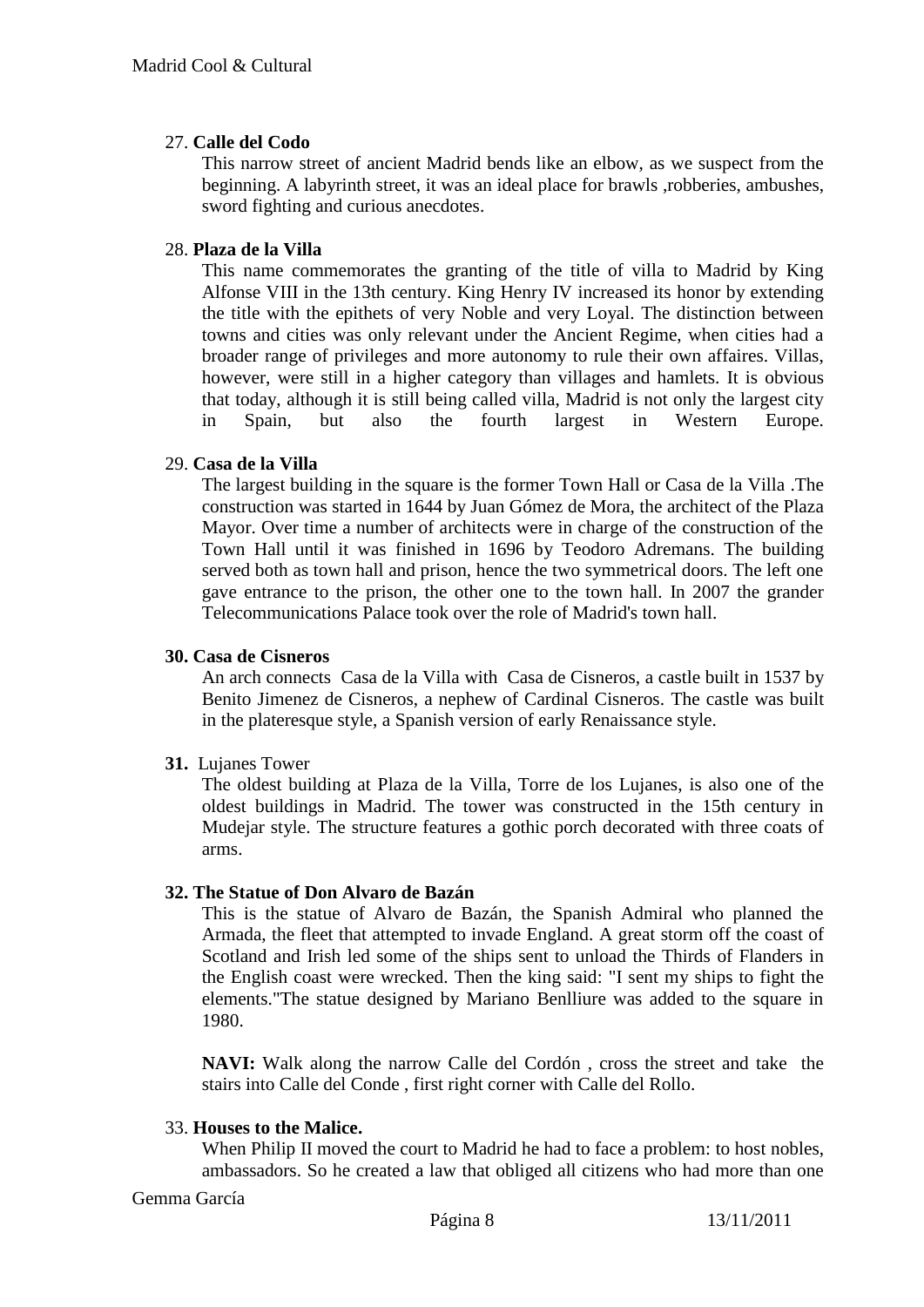floor in their houses to lodge a member of the court, and he could stay for months. People stared to build their houses with two floors but in a way that they seemed to have just one from the outside in order to avoid the tax.

**NAVI:** Continue down the stairs to reach the Square of the Green Cross

#### **34. Plaza de la Cruz Verde, Square of the Green Cross**

The Square of the Green Cross, gathering place of thesufferings that used to enter Madrid through the Moors Gateway. A green cross was the sing that the Saint Inquisition left in those places where criminals were executed.

**NAVI:** Walk up Calle de la Villa and turn left through the Palacio de Uceda car park to see the views below the viaduct. Continue under the viaduct to see the walls of the city and border around Cuesta de la Vega to Almudena Cathedral.

#### 35. **Palacio de Uceda**

This baroque style palace is an excellent example of palace architecture of the  $17<sup>th</sup>$ century in Madrid. The palace displays the arms of the Sandoval family, which are flanked by rampant lions. It was Don Cristobal Gomez Sandoval, son of the Duke of Lerma, who was Duke of Uceda. The building was considered quite ostentatious at the time. Palacio de Uceda stands just above the old Moorish quarter of the city, the Morería Felipe V who gained the throne in 1701 decided to move all the offices from Alcazar Palace to Palacio de Uceda. As a result, today it still houses the Capitanía General and the Council of State (Consejo de Estado)

#### 36. **The viaduct**

One of the city"s most recognisable landmarks, built over Calle Segovia, between 1872 and 1874. It was designed by Eugenio Barrón who had been charged with remodelling all of Calle Bailen, which runs along the Royal Palace. It offers great views over Madrid"s rooftops from its deck; unfortunately it is one of the most frequently chosen places to commit suicide (It is a tradition whose sordid power of attraction, as old as the viaduct itself, has been dampened by the raising of security screen) and by the homeless.

### 37. **De la Vega Hill**

Theser are the remains of the former city walls. Madrid original arab city walls can still be seen in the Emir Mohamed I Park, next to Cuesta de la Vega. Dating from the 9th century, these elaborate fortifications were built to protect the Moorish settlement of Magerit or Mayrit that moved to the left bank of the Manzanares River. They stand today as reminders of the first city limits. They originally surrounded an area of about 4 hectares, around a small castle or fort located where today's Royal Palace stands.

**NAVI:** Go to Calle Bailén ,you are at the top of the viaduct. Turn left into Bailen Street

### 38. **Almudena Crypt and Cathedral**

Madrid cathedral was designed in 1879 by the Marquis of Cubas in neo-gothic style and has a Romanesque crypt. The construction work was delayed until renewed in 1946 by the architects Carlos Sidro and Fernando Chueca Goitia in a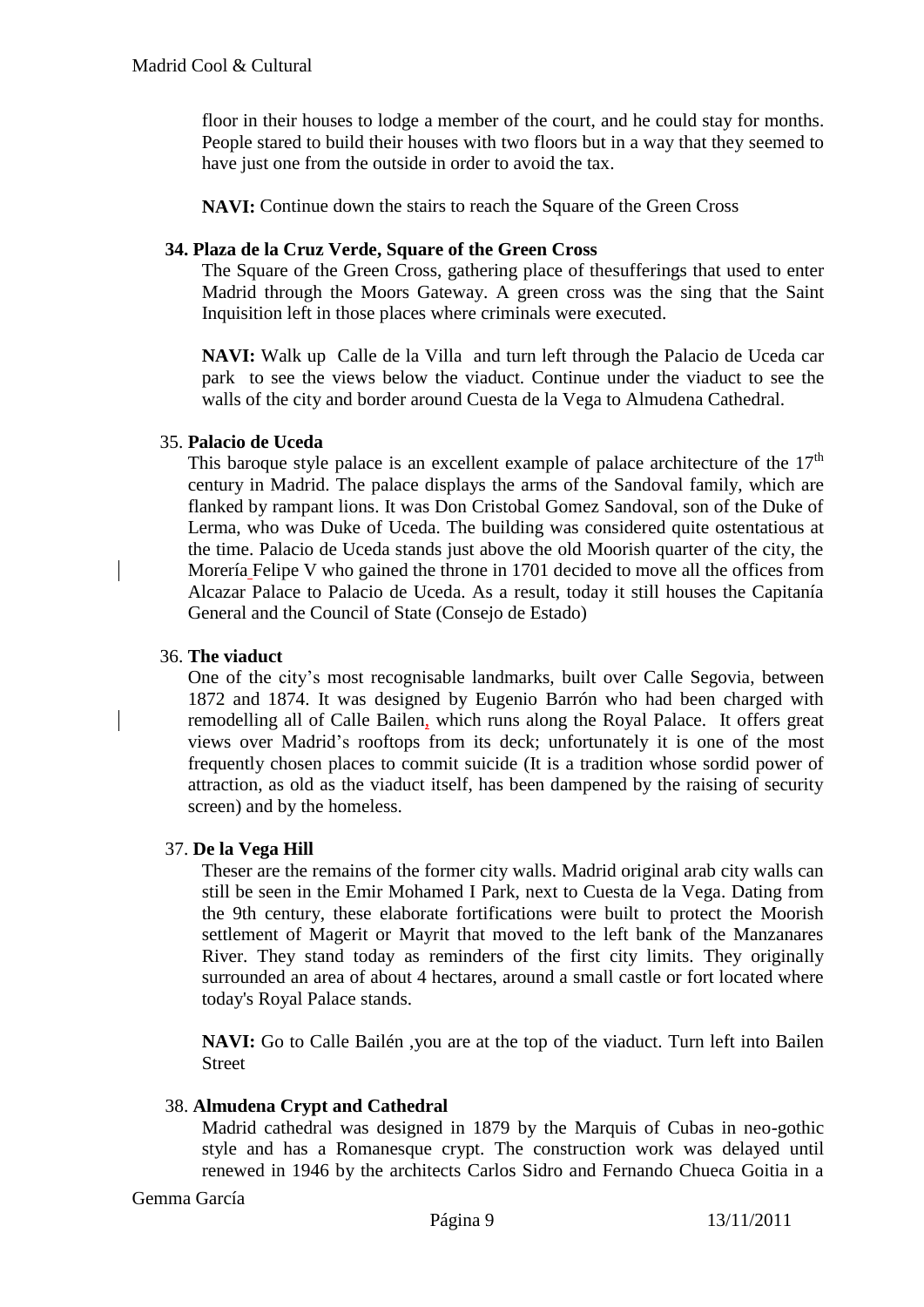neo-baroque style that covered the already built neo-gothic part. The work was finally terminated in 1993 and the Cathedral was consecrated by Pope John Paul II on the 15th June, 1993.

#### 39. **Orient Square**

The plans of Juan Bautista Sachetti for the Palacio Real included only the square between the Palace and the Almudena Cathedral. The Plaza de Oriente is owed to King Joseph I, brother of Napoleon Bonaparte, who ruled Spain from 1808 to 1813. Joseph I had ambitious plans to reform Madrid and to build many squares and open spaces (less subject to skirmishes). Tens of houses ad several convents were demolished to clear the square.

#### **40. Statues of Spanish Monarchs**

There are 44 statues of Spanish monarchs lining the square. They range from the Gothic period up to the time when the country was reunified after the defeat of the Moors in 15th century and the peninsula was unified by the Catholic Kings They also seem a little out of proportion, but this is simply because the statues were originally designed to be installed on top of the palace. However, the architects felt that the statues were too heavy and they were left at ground level.

#### 41. **Statue of Felipe IV**

The Statue of Felipe IV astride a horse that was modelled from an art piece by Velázquez. It stands on a large pedestal and is indeed a striking sculpture. It"s designer, Pietro Tacca, was afraid that the rearing horse could not be balanced properly, and that it would fall forward under its own weight. The famous Italian astronomer, Galileo Galilee, came to his rescue by suggesting that the front rearing part of the sculpture should be hollow, and therefore relatively light, with the back part solid to anchor the weight.

### 42. **Royal Opera Theatre**

Queen Isabel II who was an opera lover took an interest in the construction of the opera house, and in 1848 work restarted in earnest. It was officially inaugurated on the Queen's birthday, on November 19th, 1850, with a performance of "The Favourite" by Gaetano Donizetti. In 1925 the building's foundations were suffering from damage caused by underground water flow. Due to funding problems it wasn't until 1965 that the Royal Theatre finally reopened.

#### **43. Royal Palace**

The Royal Palace is the largest and certainly one of the most impressive palaces in Europe. It has more than 2000 luxuriously decorated rooms, 50 of which can be visited.Soon after the Royal Fortress burnt down on Christmas Eve of 1734, King Philips V wanted to replace the fortress by a palace. The construction of the new palace started in 1938 based on a design by the Italian architect Juan Bautista Sachetti. Its competition took 26 years .The Royal Palace would be the main residence of the Spanish kings until 1931, when King Alfonso XIII went into exile. Today the Royal Family lives in the small Zarzuela Palace, a former hunting lodge outside Madrid. The Royal Palace is still used for official ceremonies and receptions.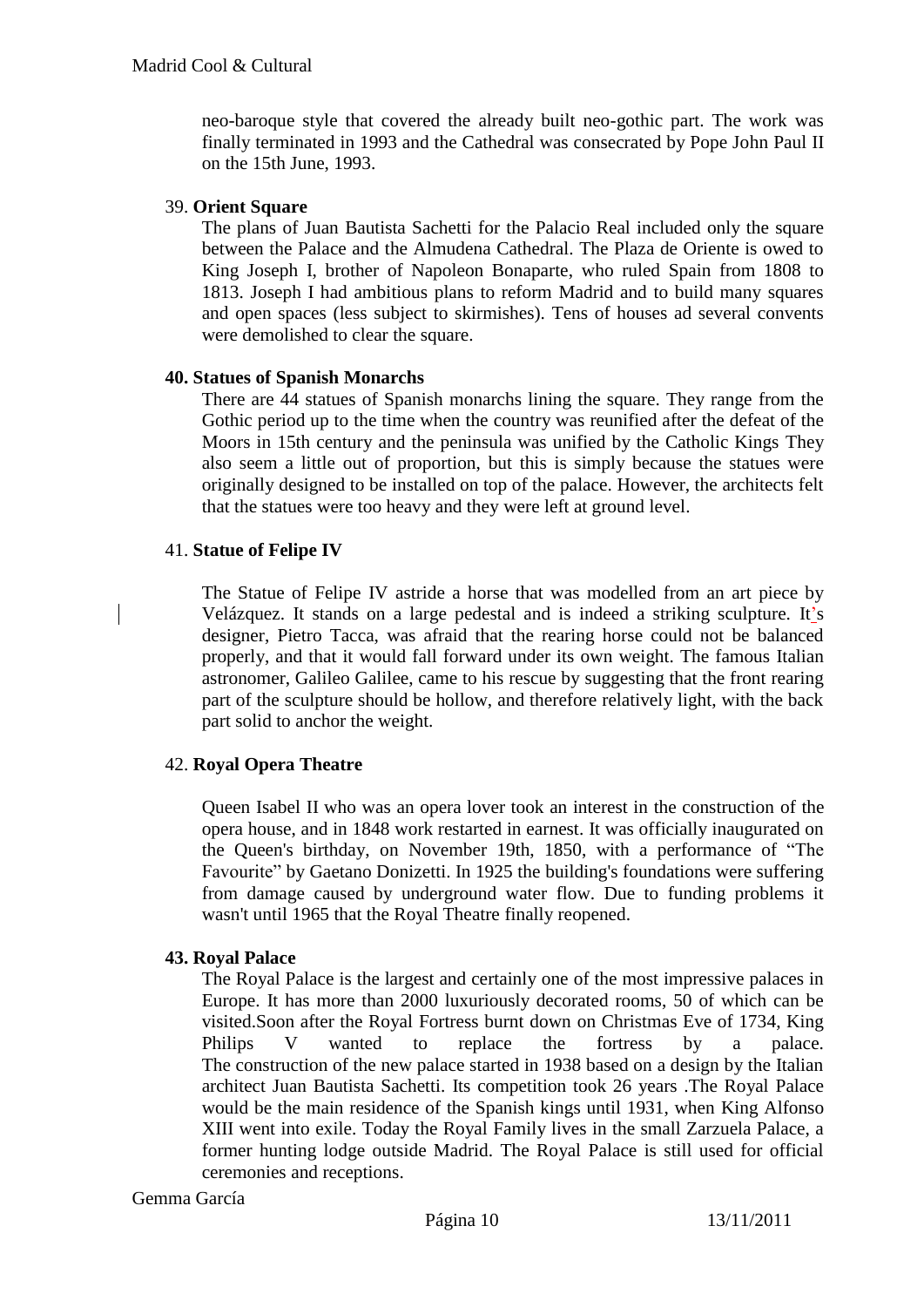#### **INFO Changing of the Guards**

Every first Wednesday of each month at noon, the Solemn Changing of the Royal Guard is celebrated. It's a colourful ceremony consisting of a group of 429 guardsmen, 105 horses, marching bands and carriages. lt begins with the setting of the Guard Posts in Armería Square, followed by the inspection of the new guard in Oriente Square. The old guard marches into Armería Square, after which the new guard parades. Finally, the old guard marches back to the barracks. This spectac1e lasts for approximately 40 minutes, and bleachers are erected for only 600 spectators.

#### **44. Campo del Moro**

The Palace is bordered on the east by the Campo del Moro, a large park that goes uphill from the River Manzanares. The 1,722 hectares ground was created by Philip II in 1560 as a Royal hunting place.

#### **45. Sabatini Gardens**

The Sabatini Gardens stretch along the northern facade of the Royal Palace. These enclosed gardens are entered from Calle de Bailén --down its elegant stairs- or from Cuesta de la Vega. Inside its 2,54 hectares there are magnificent specimens of pines, firs, magnolia trees and cedars. The gardens get their name from the 18th century architect Sabatini, who designed many emblematic monuments in town. The Sabatini gardens were created in the 1930s but followed a design of Sabatini himself. There are fountains, hedges and benches organized in a symmetrical layout in the classic French garden style

**NAVI:** Walk towards the park parallel to San Quintin Street

#### **46. Plaza de la Encarnación. Monastery of the Incarnation**

The Monastery of the Incarnation was founded by Queen Margaret of Austria, Philip III's wife, in 1611. After a destructive fire, it was rebuilt by Ventura Rodriguez in 1767. The monastery is still active today, but the nuns stay out of sight during visiting hours. The convent includes a nice cloister, a fine Baroque church with a frescoed ceiling (by Francisco Bayeu), and a large collection of 17th-century art. For many visitors, the highlight of the monastery is the relic"s room, where a variety of relics of saints contained in gold and silver reliquaries are displayed. The most important and interesting of these is the blood of Saint Pantaleon, which is kept in a glass orb. Every year on July 26 at midnight, the blood is said to miraculously liquefy on the day of his martyrdom, July 2.

**NAVI:** Walk along Calle Arrieta

### 47. **Isabel II Square** .

This square was a disorganized place strongly conditioned by its rugged soil. In the middle ages, it had a very good defensive function. This is because very big ravines made up by the channel of the Arenal River, that worked as a natural moat for the the Christian wall. The door of Valdanu, one of the entrances of this wall, was located here. Near this wall, some towers helped its defence. In 1567 King Philip the II ordered its demolition.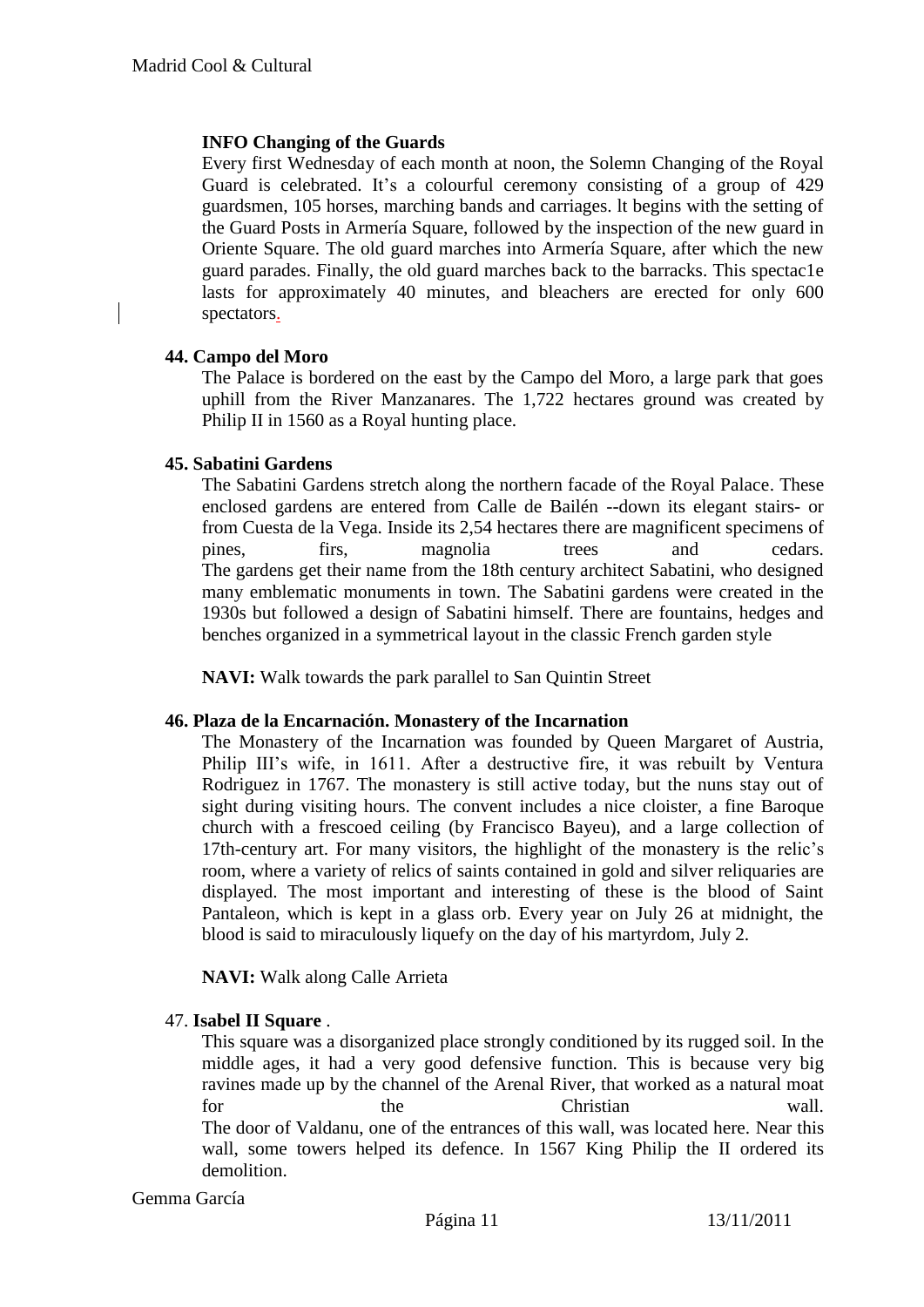In the square"s underground, some military constructions are preserved, such as the medieval arc, which is in the basement of a restaurant. There are also adjacent tracks, such as canvas and Street Escalinata. The Plaza de Isabel II, also known as Madrid Opera Sq., is the place of the Royal Theatre or the Opera House, where some of the most important culture performances are held

## 48. **Statue Isabel II**

A statue dedicated to the Queen Elizabeth the II Queen of Spain between 1833 and 1868, she was the daughter of King Fernando VII,she was married at age 16 with his cousin Francisco de Asis, according to legend he was unfit to have children and the queen had many lovers and 11 children, so it is thought that she was renewed the blood of the Bourbons. She spoiled her kids and she was not interested in affairs of state and his reign was a period of great instability which resulted in the economy and social unrest.

**NAVI:** Continue across the square into Calle Flora

### **49. Descalzas Reales**

Convent of the Royal Barefoot Sisters .The monastery is housed in a palace which was a former residence of Emperor Charles V and his wife Isabel of Portugal and where their daughter, Juana was born in 1535. She is buried in the chapel. When she was widowed in 1557, Juana founded a convent of Franciscan "blue blooded" nuns as a retreat for noblewomen. The Convent is still a functioning convent today. It"s a superb example of 16th- to 17th-century baroque architecture, it contains a magpie's hoard of artistic treasures: Splendid Grand Staircase, Flemish tapestries and works by Titian, Bruegel and Zurbarán.

### **50. Sala de Alhajas**

The building which once housed the Savings Bank and Mont de Piété is now used by the Caja de Madrid foundation to stage numerous exhibitions, often in collaboration with the Museo Thyssen Bornemisza. The building is constructed of glass and steel, as the market of San Miguel, both inspired by the architecture of the Eiffel Tower in Paris, France.

**NAVI:** Walk Hilanderas St and turn left in Calle Arenal, then take the narrow passage on the left to San Ginés Chocolateria.

### **51. San Ginés Church,**

This is one of the oldest in Madrid. References to a church on the site appear as early as the ninth century, and there seems to have been a hermitage sited here in the  $13<sup>th</sup>$  century, but it was rebuilt in its current form in 1645. The Church contains paintings by Alonso Cano and El Greco. El Greco's "Jesus expels the merchants from the temple", also known as "The Purification" is thought to be one of his best paintings, only on display on Saturdays morning.

**NAVI:** Go to Calle Mayor and on your left we have the end point Puerta del Sol

END Please do write an ending.